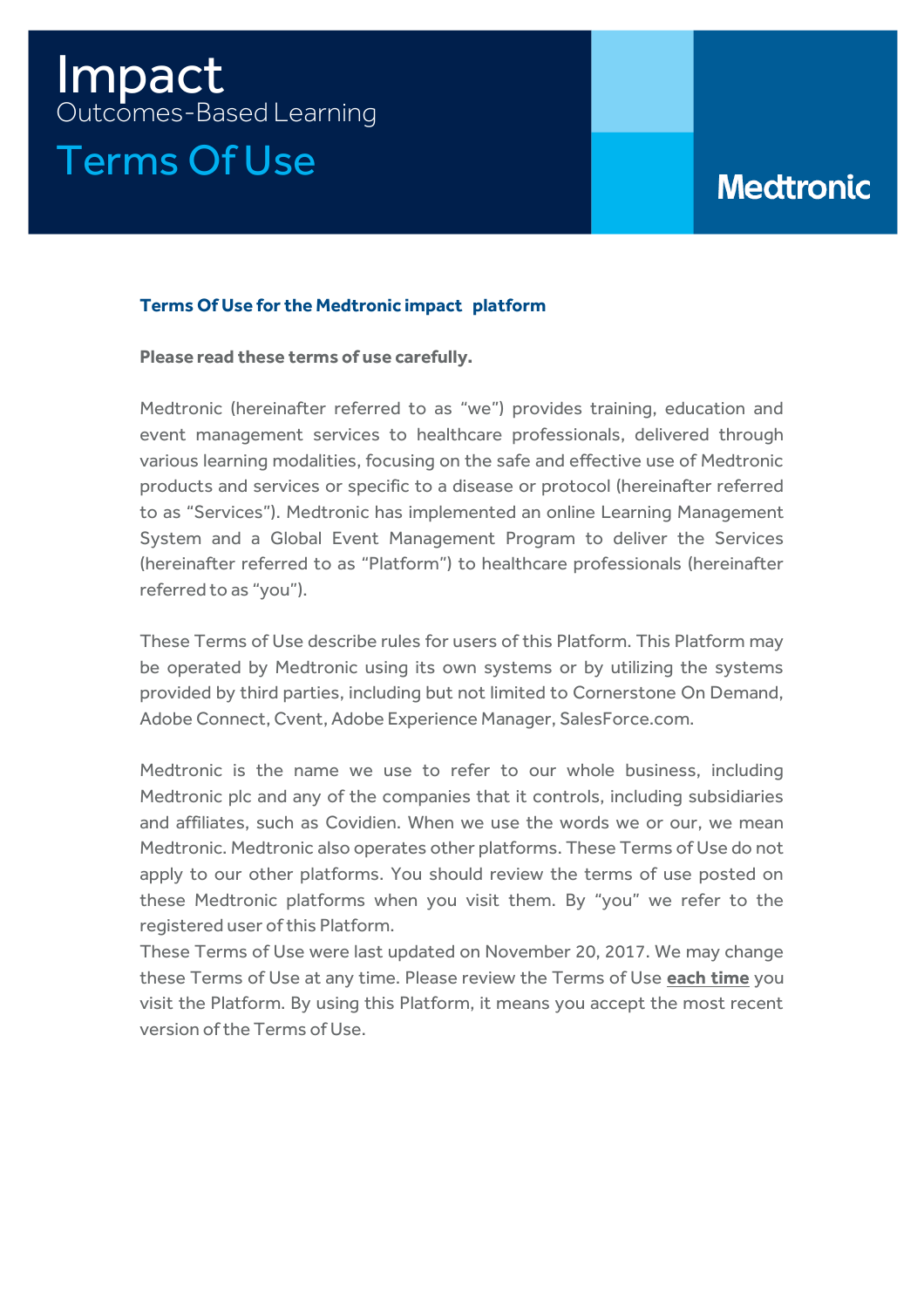#### **Data privacy**

If you choose to register on this Platform, you acknowledge and agree that the personal information you provide through this Platform will be processed by Medtronic and by third party vendors contracted by Medtronic to provide the service and such processing may take place outside of Europe, the Middle East and Africa, for the purpose of completing your registration, including verifying your status as a licensed healthcare professional. Your use of this Platform is governed by Medtronic Privacy Policy, which is availabl[e here.](https://www.medtronic.com/content/dam/medtronic-com/uk-en/corporate/documents/Medtronic%20Learning%20Management%20System%20-%20Privacy%20Statement.pdf)

#### **Intended audience**

This Platform contains material for health care professionals and is not intended for a non-professional audience. This Platform is intended only for use in countries where Medtronic products and therapies are approved for use as indicated within the respective product manuals. Content relating to specific Medtronic products and therapies is not intended for use in countries where they do not have authorization for use.

## **Your contact with other third parties**

Your dealings with other third parties found on or through the Platform are solely between you and the third party. Medtronic does not make any representations or warranties with respect to, without limitation, any advice, training or services that may be obtained from such third parties whether through the Platform or otherwise, and you agree that Medtronic will have no liability with respect to any loss or damage of any kind incurred as a result of any dealings between you and any third party, or as a result of the presence of such third parties on the Platform.

#### **About the information provided on the platform**

Much of the information provided through this Platform relates to products, therapies, services and solutions offered by Medtronic. Any information that is uploaded by any other third party will be the sole responsibility of that party and shall comply with the User Conduct Rules set out below. The materials are for your general educational information only. Information you read in materials or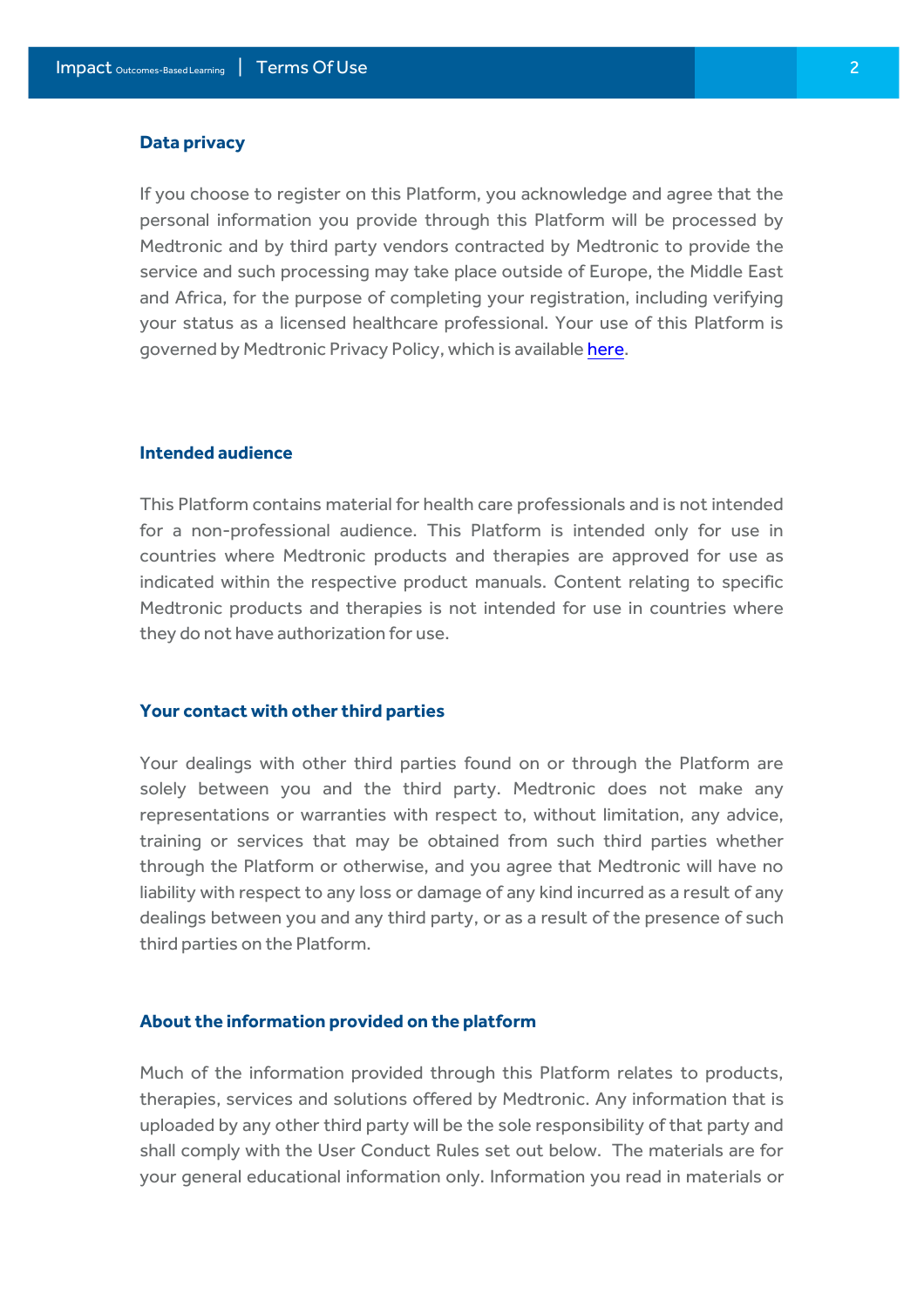during the sessions on the Platform cannot replace your independent clinical judgment. Medtronic does not practice medicine or provide medical services or advice and the information on this Platform should not be considered medical advice. Prior to use, please consult device labelling for prescriptive information and operating instructions.

## **Information disclaimer**

The information (including, without limitation, advice and recommendations) provided on the platform are intended solely as a general educational aid and do not constitute legal, medical, counseling or other professional services or advice. Your use of the platform is subject to the additional disclaimers and caveats that may appear throughout the sessions on the platform.

Medtronic and its agents assume no responsibility for any consequence relating directly or indirectly to any action or inaction you take based on the information, services, or other material provided through the platform. While Medtronic strives to keep the information on the service accurate, complete, and up-todate, Medtronic cannot guarantee, and will not be responsible for, any damage or loss related to the accuracy, completeness, or timeliness of the information provided on the platform, the use of which is entirely at your own risk.

#### **Our intellectual property rights**

The materials provided on the Platform belong to or are licensed to us. The materials are protected by United States and/or the European Union and/or other foreign intellectual property rights and copyright laws. There are some important rules about copying these materials. You may be permitted in certain circumstance to e-mail, download, or print copies of the materials provided on the Platform, but only for your personal, non-commercial use. When you e-mail, download, or print a copy of the materials provided on the Platform, you must also include all copyright and other notices that are in the materials, including the copyright notice on the bottom of the page.

We also own the names we use for our products and services, and these names are protected by United States and foreign trademark laws. An ® following a name on our material indicates that the trademark has been registered in the United States or other national trade mark office. A ™ following a name indicates that it is an unregistered trademark. All trademarks are the property of their respective owners and may not be used without the owner's explicit consent.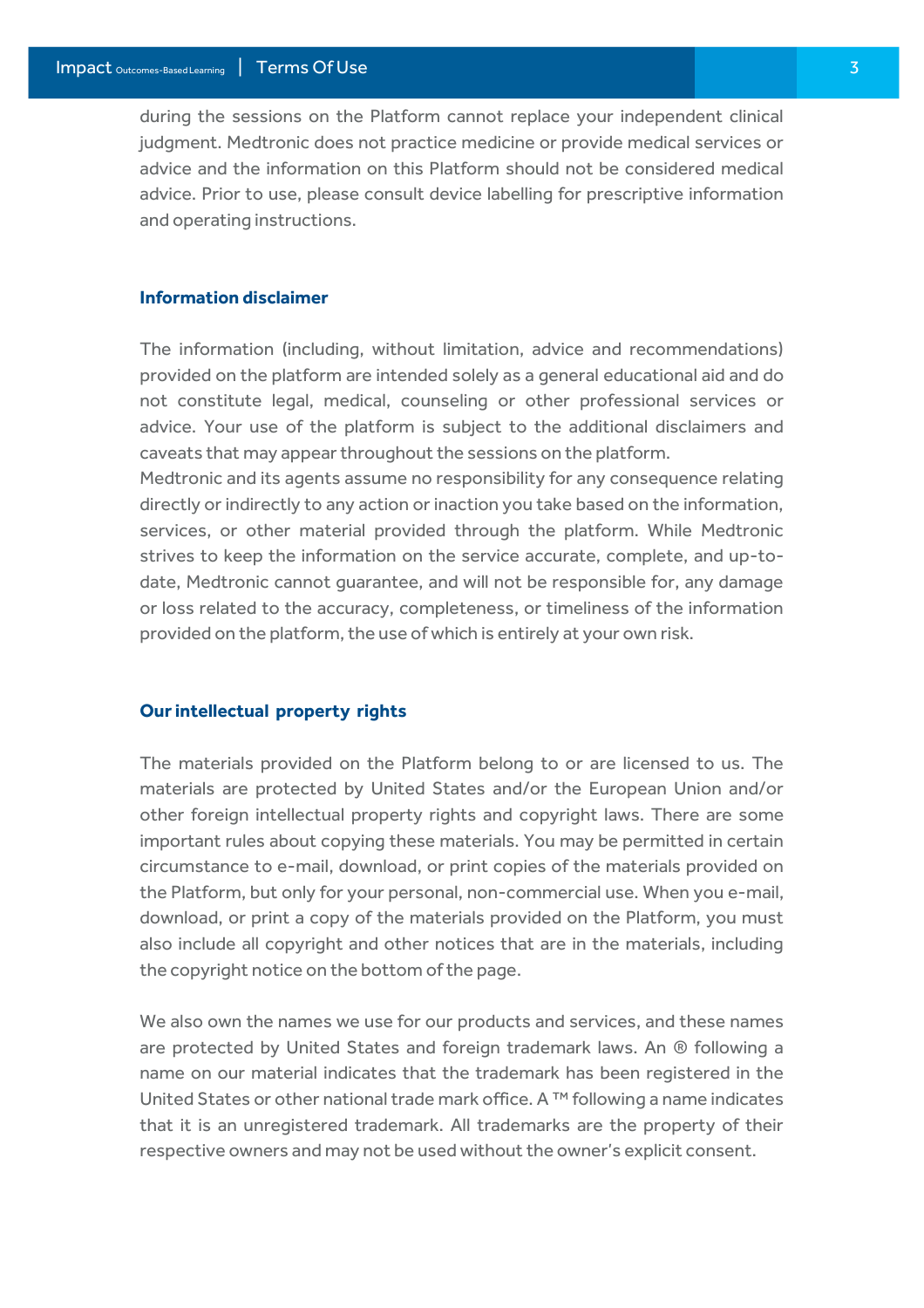There may be special rules for the use of materials provided. These special rules will be posted near the materials.

If you use the materials or trademarks provided on the Platform in a way that is not clearly allowed by these Terms of Use, you are violating your agreement with us and may be violating copyright, trademark, and other laws. In that case, we automatically revoke your permission to use the Platform. Title to the materials remains with us or with the authors of the materials provided on the Platform. All rights not expressly granted are reserved.

You agree not to display or use the Medtronic logo or trademark, or the Impact logo or trademark, in any manner without our prior written permission.

#### **Links to third party websites**

The Platform may contain links to websites not operated by Medtronic. We provide these links for your convenience, but we do not review, control, or monitor the materials on such other websites. These websites may contain information about uses of Medtronic products or therapies that have not been approved in your country. We do not control or endorse this type of information. We are not responsible for the performance of and/or information contained in those websites or for your use thereof and business dealings with them. Your use of other websites is subject to the terms of use of those websites, including the privacy policies of those websites.

#### **Your feedback, comments and ideas**

While we are pleased to receive feedback, comments and ideas from users, we want you to understand that the purpose of the Platform is not for collecting feedback, comments and ideas. You agree and understand that any information that you submit through the Platform will be considered non-confidential, and non-proprietary (other than personal information, as that term is defined in our Privacy Statement). If you transmit any ideas, information, concepts, know-how or techniques or materials to us through this Platform, you hereby grant Medtronic an unrestricted, non-exclusive, royalty-free, world-wide, sublicensable, irrevocable license to use, reproduce, display, perform, modify, transmit and distribute them in any medium, and agree that Medtronic is free to use them for any purpose. Medtronic reserves the right to remove in its sole discretion any feedback, comments and ideas from the Platform without or without cause and with or without notice or consent.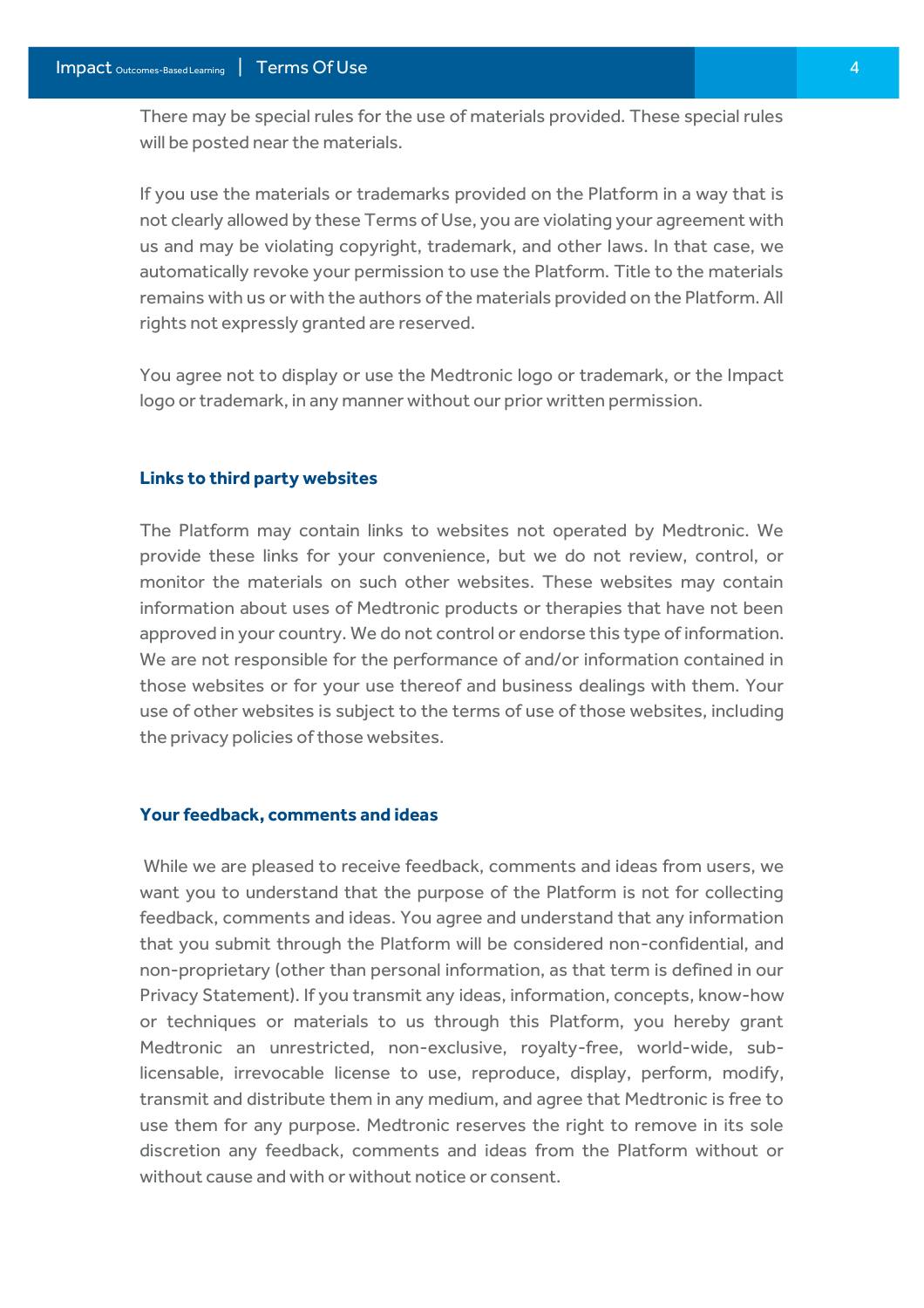#### **No warranties**

All content provided on the platform is provided to you on an "as is," "as available" basis. Medtronic hereby disclaims all warranties of any kind, either express or implied, statutory or otherwise including but not limited to the implied warranties of merchantability, fitness for a particular purpose and noninfringement. Medtronic makes no warranty as to the accuracy, completeness, currency, or reliability of any material available through this platform.

Medtronic makes no representations or warranties regarding the accessibility of the platform or use of the platform will be uninterrupted or error-free. You are responsible for taking all precautions necessary to ensure that any material you may obtain.

From this platform is free of viruses and any other potentially destructive computer code.

Some jurisdictions do not allow limitations on implied warranties, so one or more of the above limitations may not apply to you.

#### **Limitation of liability**

You agree that neither Medtronic nor any person or company associated with Medtronic shall be liable for any damage resulting from your use or inability to use this platform or the materials provided via this platform or providing unauthorized access to third parties. This protection covers claims based on warranty, contract, tort, strict liability, and any other legal theory. This protection covers Medtronic, its officers, directors, employees, agents, and suppliers mentioned on this website. This protection covers all losses including, without limitation, direct or indirect, special, incidental, consequential, exemplary, and punitive damages, personal injury/wrongful death, lost profits, or damages resulting from lost data or business interruption.

The total liability of Medtronic, its officers, directors, employees, agents, suppliers, if any, for losses or damages shall be limited to the amount of your actual damages, not to exceed EUR € 100.00. In no event shall Medtronic, its officers, directors, employees, agents, or suppliers be liable to you for any losses or damages other than the amount described above. All other damages, direct or indirect, special, incidental, consequential, exemplary, or punitive, resulting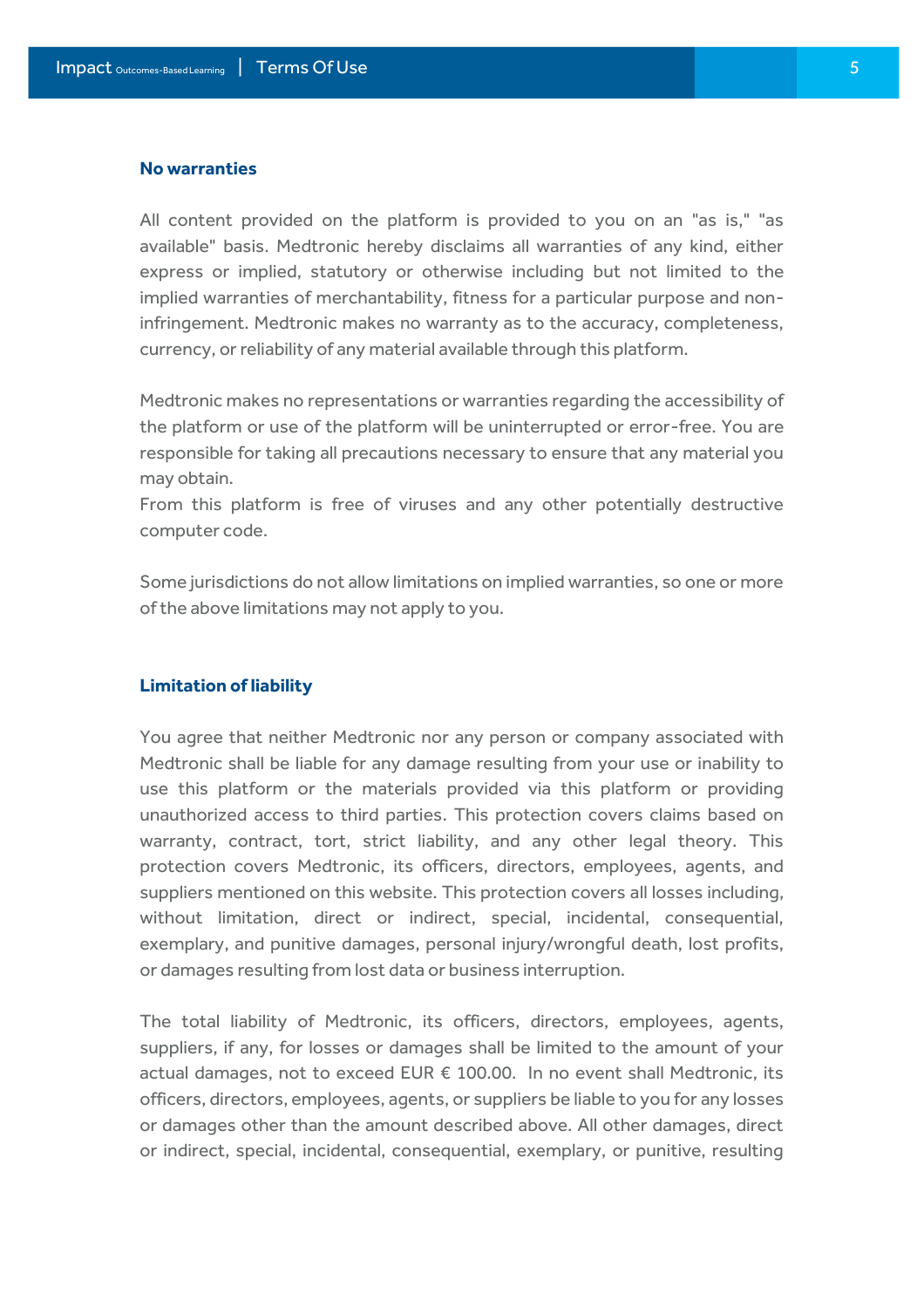from any use of the platform or materials are excluded even if Medtronic has been advised of the possibility of such damages.

#### **User conduct rules**

The Platform may allow you, as a registered user, the ability to post comments in real time (such as during a virtual classroom) in order for you to ask questions or make comments on the training. As a user of this Platform, you agree that you have read and are familiar with these user conduct guidelines. Please note that users who violate our guidelines may have messages removed and if necessary, may have access to the Platform restricted or denied. You understand and agree that all text, graphics, software, music, sound, photographs, videos, messages, posts, data, information, or other materials posted or uploaded to, or transmitted via, the Platform (collectively, the "Content") is the sole responsibility of the person with whom the Content originated. You are responsible for all Content that you disseminate or transmit through or by means of the Platform.

#### **Submission of content**

Contribution of Content cannot be anonymous. All Content is linked to the email with which the user registered on the Platform. This registration gives the user access to the Service and the associated discussion. Your name as registered for the Platform will appear as part of your Content when published.

#### **Content standards**

These Content Standards ("Content Standards") apply to each part of Content as well as to its whole. The Content Standards must be complied with in spirit as well as to the letter. Medtronic will determine, in its discretion, whether Content breaches the Content Standards.

Content contains the opinions and views of other users. Medtronic is not responsible for the accuracy of any Content on this Platform and you should always consult your own trusted personal or professional advisor before relying on any information or advice on this Platform. You agree that you must evaluate, and bear all risks associated with, the use of any Content, including any reliance on the accuracy, completeness, or usefulness of such Content.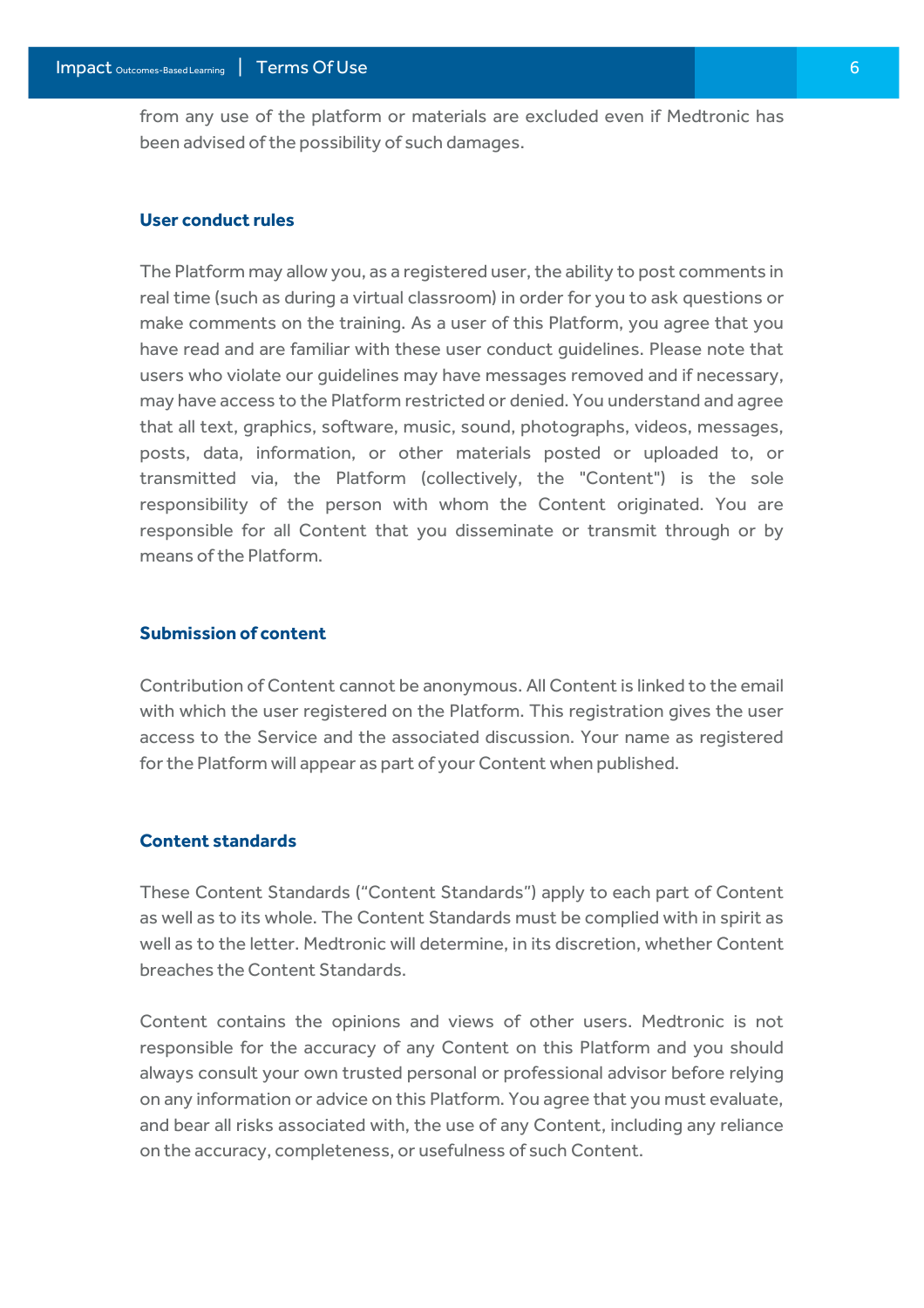#### **Content must:**

- Be accurate (where it states facts).
- Be genuinely held (where it states opinions).
- Comply with the law applicable in any country from which it is posted.
- Be relevant.

#### **Content must not:**

- Be defamatory of any person.
- Be inappropriate, obscene, offensive, hateful or inflammatory.
- Promote discrimination based on race, sex, religion, nationality, disability, sexual orientation or age.
- Disclose the name, address, telephone, mobile or fax number, e-mail address or any other identifiable personal information in respect of any individual.
- Contain any unanonymized patient personal information. Any patient related material submitted must be completely anonymized. This includes any personal information of the referring physician or the clinic or any other unique identifier which could lead back to the identity of a patient.
- Infringe any copyright, database right or trade mark of any other person.
- Breach any legal duty owed to a third party, such as a contractual duty or a duty of confidence.
- Be in contempt of court.
- Be the promotion of off label use.
- Be likely to harass, upset, embarrass alarm or annoy any other person.
- Impersonate any person, or misrepresent your identity or affiliation with any person.
- Give the impression that the content emanates from Medtronic if this is not the case.
- Advocate, promote, incite any third party to commit, or assist any unlawful or criminal act.
- Contain a statement which you know or believe, or have reasonable grounds for believing, that members of the public to whom the statement is, or is to be, published are likely to understand as a direct or indirect encouragement or other inducement to the commission, preparation or instigation of acts of terrorism.
- Contain any advertising or promote any services or web links to other sites.
- Disrupt the normal flow of dialogue or otherwise act in a manner that negatively affects other users' ability to engage in real-time exchanges;
- Process, post, collect or store personal information about other users that does not meet applicable privacy laws.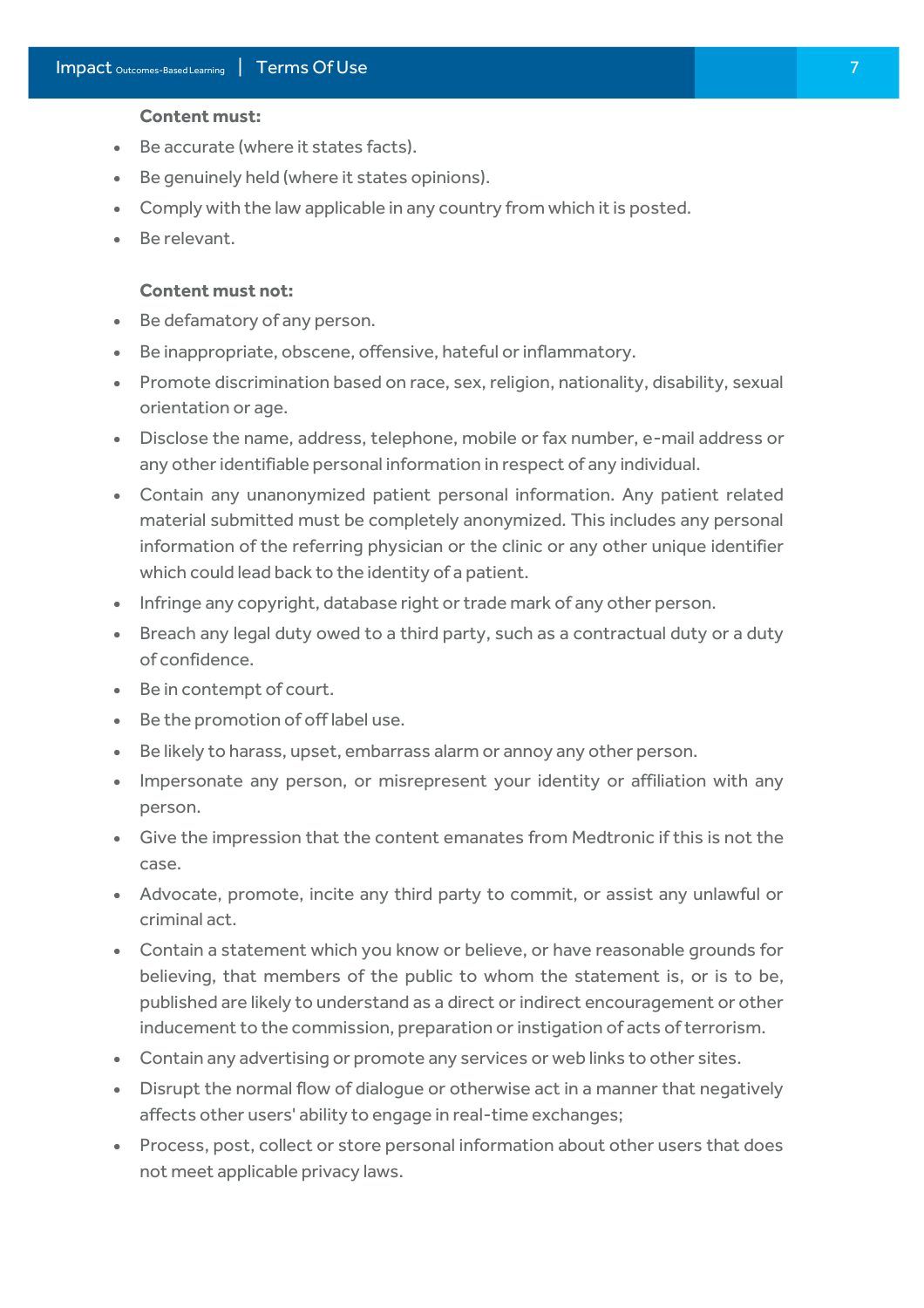#### **Copyright**

Unless otherwise agreed with Medtronic, by submitting Content, you agree to grant Medtronic an unrestricted, non-exclusive, irrevocable, royalty-free, sublicensable, worldwide license to use that Content. Medtronic may exercise all copyright and publicity rights in the material contained in your Content in all jurisdictions, to their full extent and for the full period for which any such rights exist in that material.

Please also note that, in accordance with the Content Standards, you must ensure that your Content does not infringe any copyright, database right or trade mark of any other person. By submitting your Content, and unless otherwise agreed with Medtronic, you are warranting that you have the right to grant Medtronic the non-exclusive copyright license described above. If you are not in a position to grant such a license to Medtronic please do not submit the Content.

#### **Breach of these rules**

When we consider that a breach of the Content Standards has occurred, we may at our discretion take such action as we deem appropriate. Failure to comply with these rules constitutes a material breach of the Terms of Use on which you are permitted to use the Platform, and may result in our taking all or any of the following actions:

- Immediate, temporary or permanent withdrawal of your right to use the Platform.
- Immediate, temporary or permanent removal of any Content already posted.
- Issue of a warning to you.
- Legal proceedings against you for reimbursement of all costs on an indemnity basis (including, but not limited to, reasonable administrative and legal costs) resulting from the breach.
- Further legal action against you.
- Disclosure of such information to law enforcement authorities as we reasonably feel is necessary or as required by law.

We exclude our liability for all action we may take in response to breaches of these rules. The actions described above are not limited, and we may take any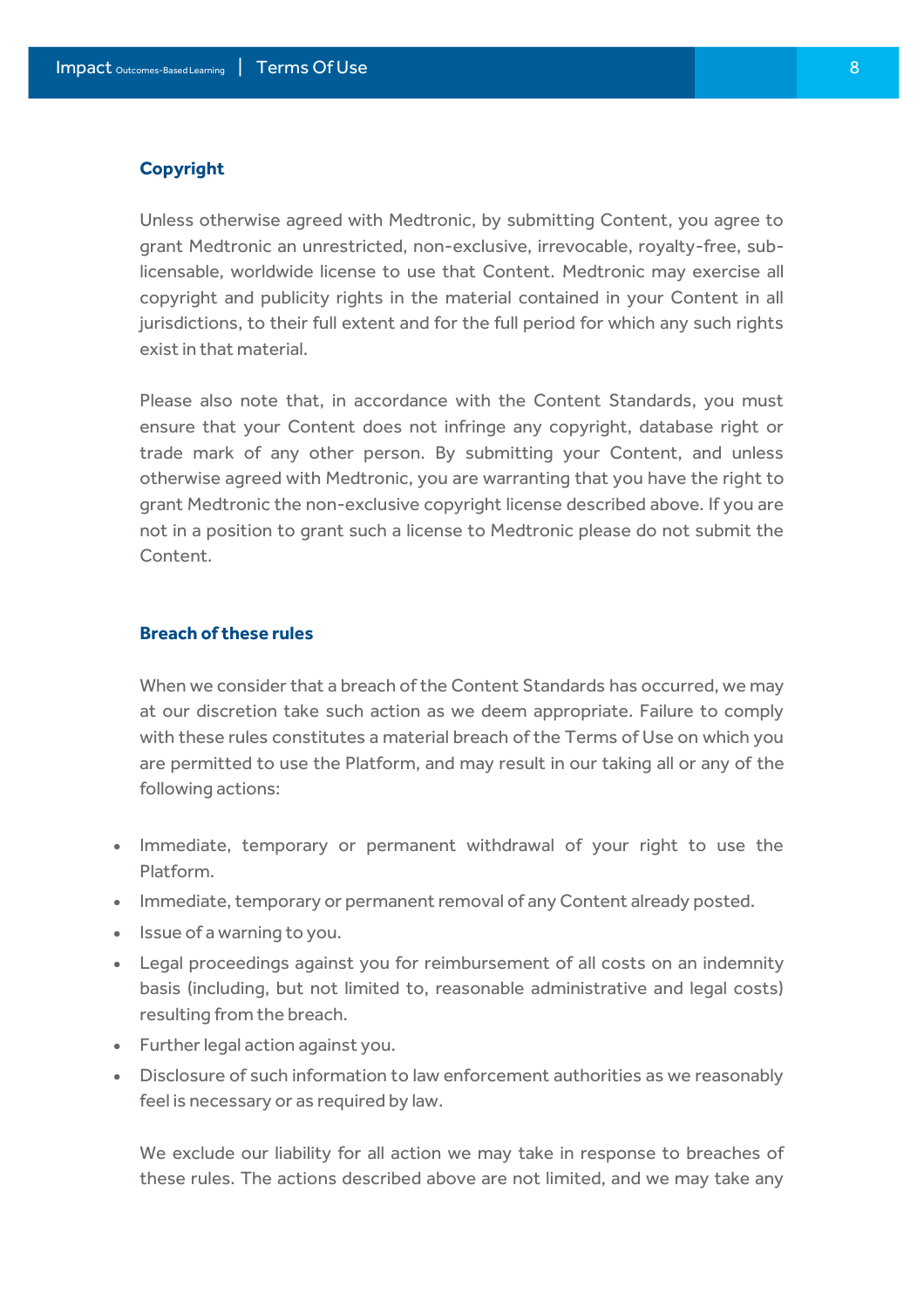other action we reasonably deem appropriate, including any equitable remedies such as an injunction.

#### **Complaints relating to user content**

If you wish to complain about any Content posted, please contact us at Impact@medtronic.com above (see section "Breach of these Rules"). We will inform you of the outcome [.](mailto:Impact@medtronic.com) We will then review the Content and decide whether it complies with our Content Standards and the Terms of Use. We will deal with any Content which, in our opinion, violates our Content Standards as described of our review within a reasonable time of receiving your complaint.

#### **Other rules about this platform**

In addition to the rules in these Terms of Use, you may be subject to additional terms that may apply when you access particular services or materials on certain areas in this Platform. Please read our Privacy Statement to learn how we protect and use information that we gather through this Platform.

Your obligations under this section and the sections called "Your Feedback", "No Warranties", "Limitation of Liability", "User Conduct Rules", "Limitation of Liability" and "Our Intellectual Property Rights" will survive the termination of these Terms of Use.

If any provision of these Terms of Use is found to be invalid by any court having competent jurisdiction, the invalidity of such provision shall not affect the validity of the remaining provisions of these Terms of Use, which shall remain in full force and effect. No waiver of any of these Terms of Use shall be deemed a further or continuing waiver of such term or condition or any other term or condition.

If you violate these Terms of Use or the Privacy Statement in a way that causes harm to others, you agree to indemnify and hold harmless Medtronic and its affiliates from and against all claims, actions, suits, demands, damages, liabilities, obligations, losses, settlements, judgements, costs and expenses (including reasonable attorneys' fees and costs) which arise out of, relate to or result from any act or said violation.

By using this Platform, you agree that the only proper jurisdiction and venue for any dispute with Medtronic, or in any way relating to your use of this website, is